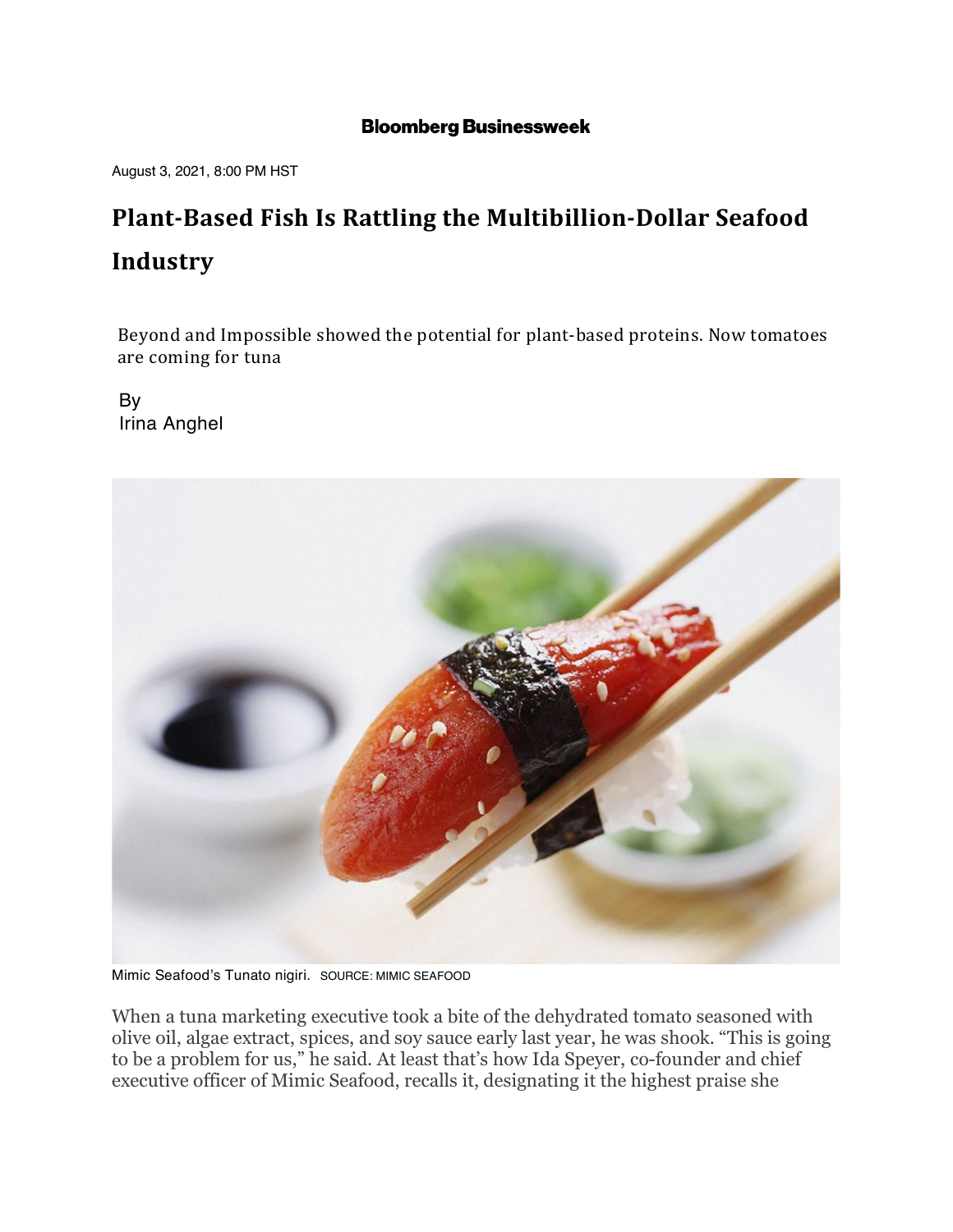could've imagined for the delicate slice of tuna that—despite what the marketing executive's taste buds indicated—contained no tuna at all.

The Madrid-based startup's Tunato product, fabricated from a specialty tomato variety grown in southern Spain that resembles sliced sushi-grade tuna in shape and size, is part of a growing class of food innovations fighting for the last empty shelf in the booming plant-based protein market: seafood.

Faux fish, which Speyer concedes "maybe 5 or 10 years ago would have seemed too far out, too different, or only something for vegans," is just a tiny fraction of the alternative protein market, dwarfed by the more mature faux meat and alt-dairy sectors. U.S. sales of plant-based seafood grew 23%, to \$12 million, in 2020, compared with a traditional seafood market worth tens of billions of dollars, according to the Good Food Institute, an international nonprofit pushing for more sustainable proteins. But the sector is evolving quickly.

Investment in U.S. plant-based seafood hit \$70 million in the first half of 2021, as much as in the past two years combined.

It's still a minnow compared with the country's plant-based meat market, which has ballooned to about \$1.4 billion in 2020 sales as companies roll out alternative chicken nuggets and pork sausages to join the faux ground beef and burgers already in household fridges. Concerns about red-meat consumption, antibiotics in livestock, and climate change have enticed more global shoppers to go meatless, at least once a week, but fish, with its heart-healthy reputation, doesn't have the bad rap. Still, fears of overfishing, heavy-metal consumption, and microplastics, fueled by documentaries such as Netflix's controversial Seaspiracy, are priming the switch. The potential market could be huge: Beyond vegans and flexitarians, faux fish might also be a welcome addition to, say, a pregnant woman avoiding high-mercury swordfish or a consumer with a shellfish allergy. And big corporations have taken notice.

Meat giant Tyson Foods Inc.'s venture arm bought a minority stake in New Wave Foods, a maker of plant-based shrimp, in 2019, almost two years before Tyson released its first vegan hamburger. In Thailand in March, Thai Union Group PCL, which owns the Chicken of the Sea brand, introduced its plant-based line OMG Meat, including crab cakes and fish burgers, with plans for a vegan shrimp later this year. Nestle SA's nonfish tuna is available in parts of Europe, while Swedish retailer Ikea sells vegan caviar, derived from kelp seaweed.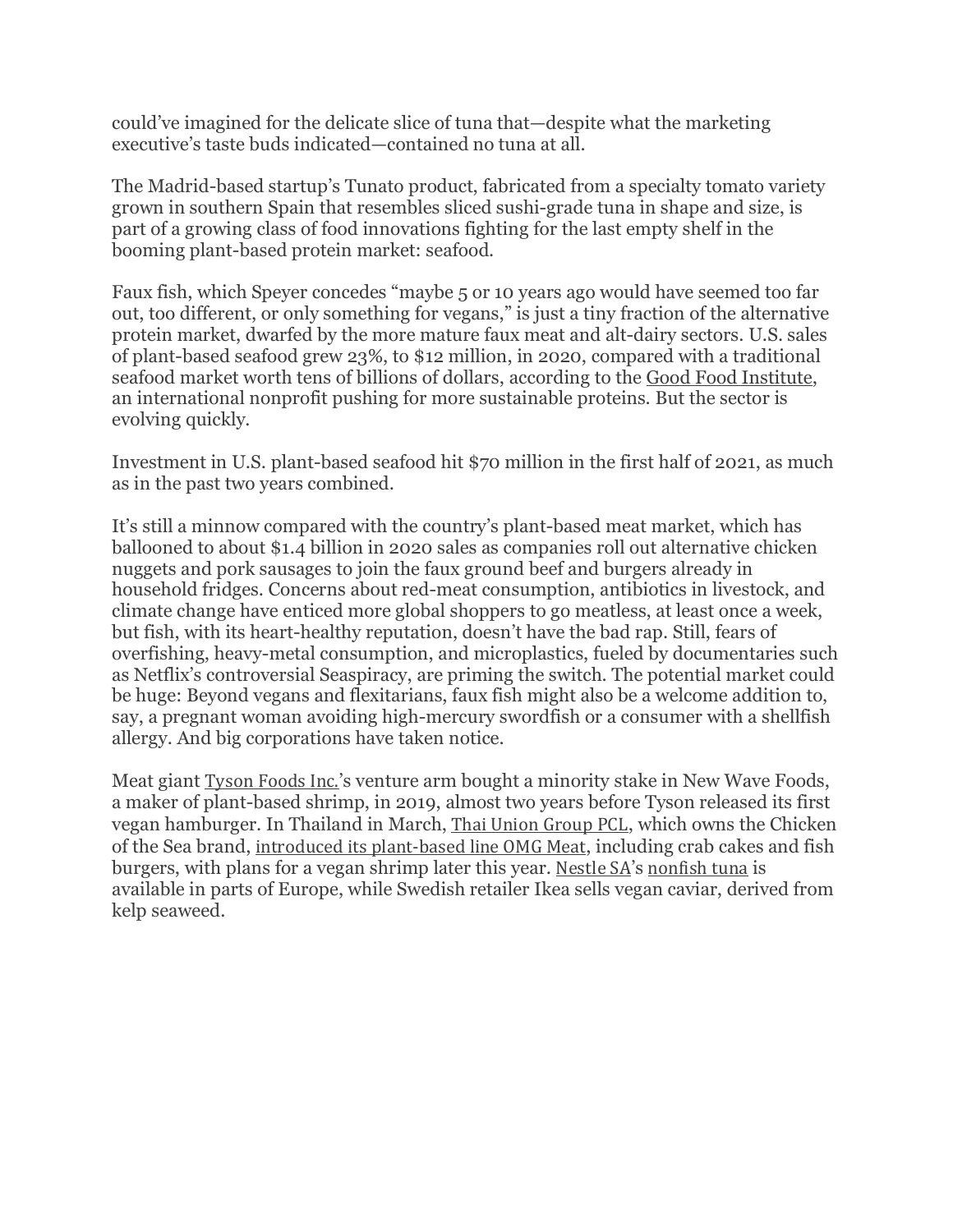

Finggerino tomatoes used to make Mimic Seafood's meatless tuna. SOURCE: MIMIC SEAFOOD

Thai Union, whose familiar tinned fish brands also include John West and King Oscar, began mulling plant-based products about three years ago to get ahead of concerns around sustainability. It rolled out its first vegan product—a flaked faux tuna made of soy, wheat, and pea protein that can be used in a traditional mayonnaise-based salad in 2020. "We have the customers in our hands," says Tunyawat Kasemsuwan, director of the company's global innovation center, referring to the name recognition its brands already have. Thai Union is mainly targeting flexitarians, whose share in the population has been growing, and young consumers. "Gen Z will be the first movers, but there will be a ripple effect" on traditional seafood consumers, who tend to be older primarily because seafood is a premium-priced product, he says.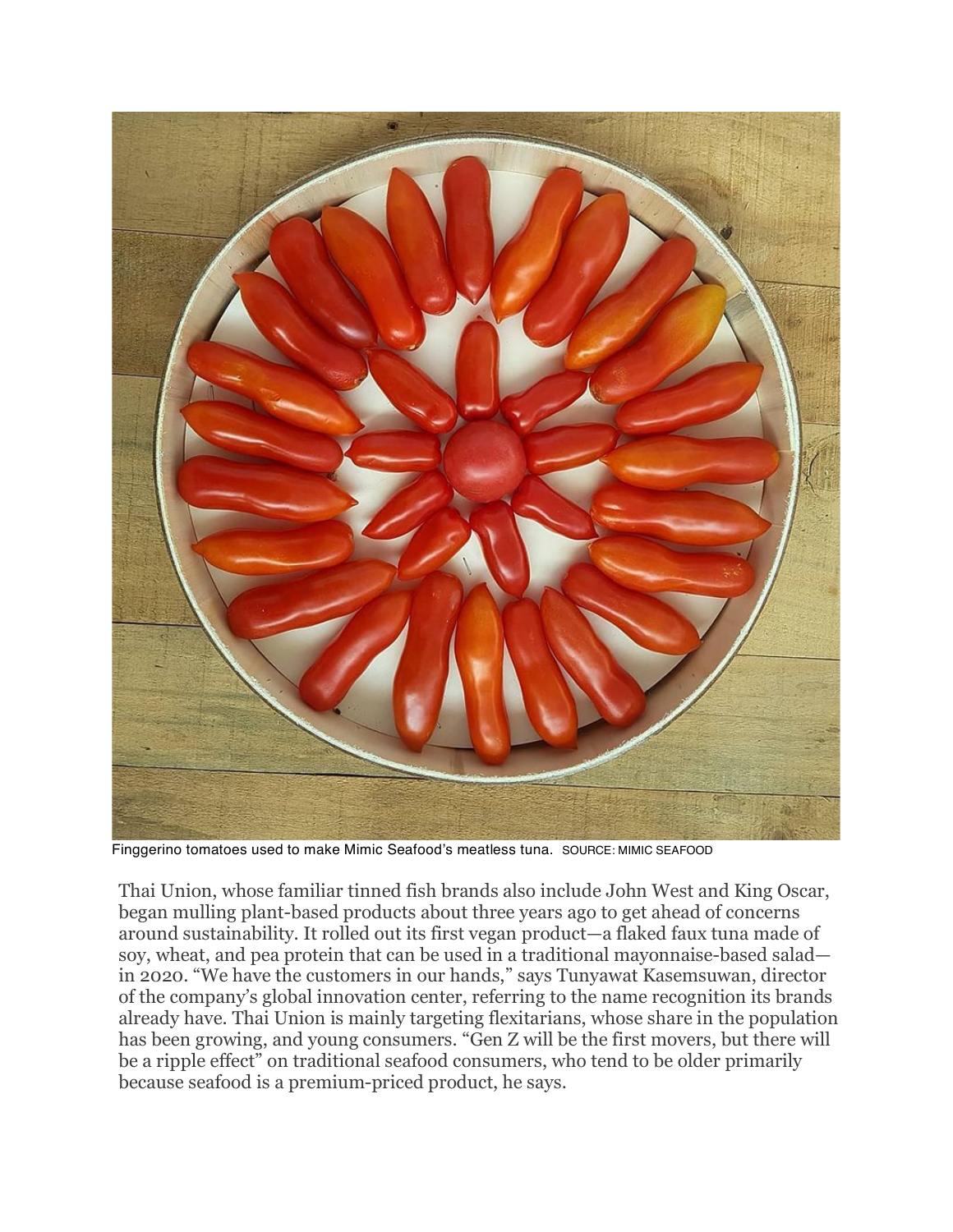Most of the companies entering the nascent sector don't have Thai Union's global research and development, manufacturing, and distribution might, but the cottage industry is awash with experimentation. Breaded and fried products have had some of the quickest uptake. They include the Good Catch faux fish fillets and crab cakes recently added to the menu at five Long John Silver's locations in California and Georgia. Gathered Foods, maker of Good Catch, says it's too soon to comment on the trial, but "if you create that availability," says co-founder Chris Kerr, "consumers will show up."

Breaded products are also proliferating in the faux meat market, with Impossible Foods Inc.and Beyond Meat Inc. introducing plant-based chicken products this year. It's simpler to mimic ground and spiced meats like patties and sausages instead of wholemuscle cuts, including chicken breast and filet mignon. The faux fish industry is discovering the same. "It's much easier to re-create a dense, juicy beef burger than a flaky, delicate fillet of fish," says Jen Lamy, Boston-based senior manager of the Good Food Institute's Sustainable Seafood Initiative.



## **Plant-Based Alternatives**

French foodmaker Odontella SAS sells a plant-based smoked salmon made from algae and pea protein in specialty supermarkets across Europe. The product is a long way from its origins as a 2007 experiment in co-founder Alain Guillou's kitchen. It tastes very close to the real thing, though the price is heftier.

The key to price parity will be scaling up production and tapping more markets. "When that happens, you know the mega tipping point is here," says David Yeung, founder and CEO of OmniFoods, a Hong Kong-based foodtech known for its vegan pork that's been expanding into seafood. "I truly believe this is a matter of two to three years."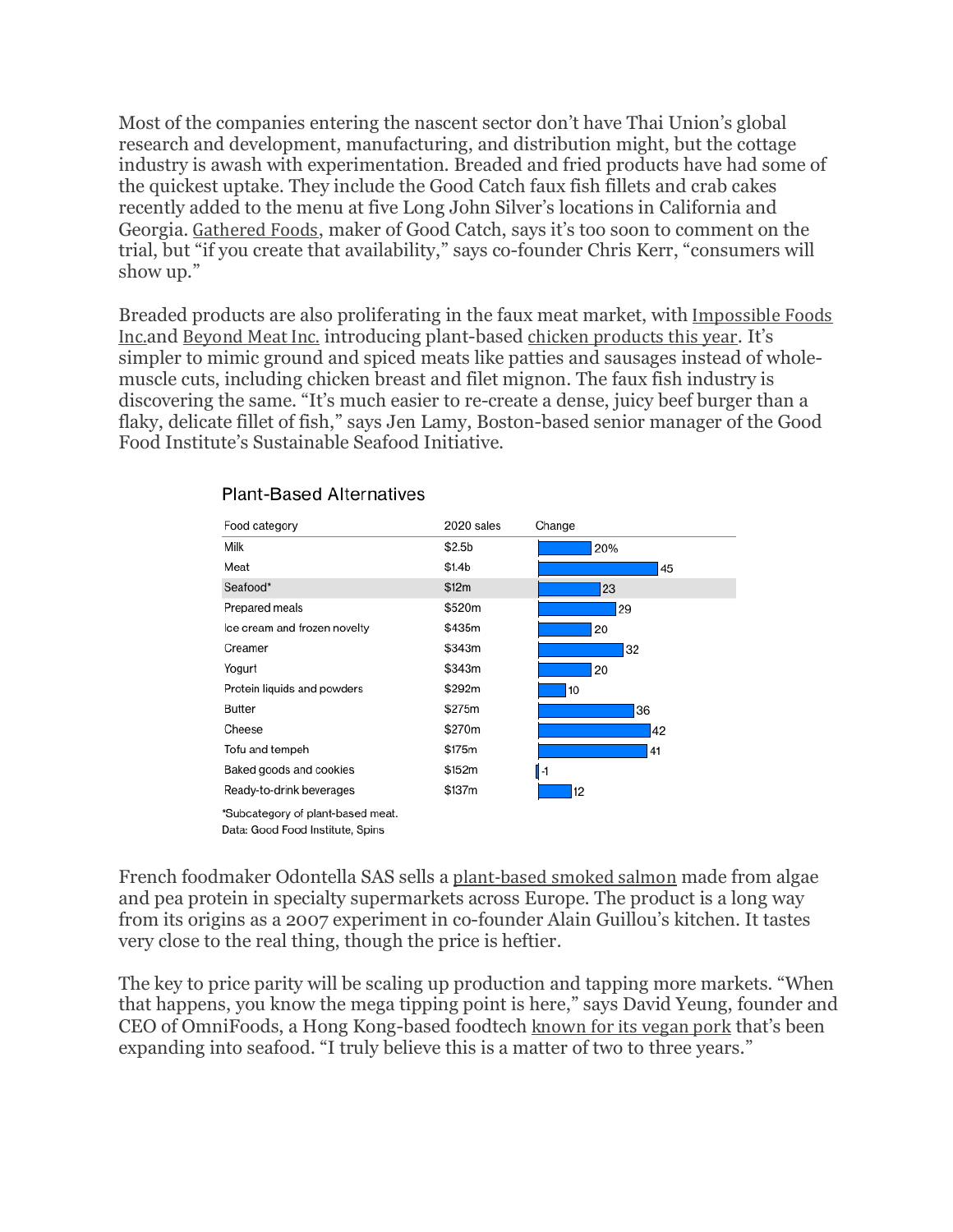Because seafood is rich in vitamins and minerals, which already makes it a healthy protein alternative to meat, vegan startups have to ensure the same nutrients end up in their plant-based replicas. Algae like those in Odontella's fake salmon also contain the omega-3 fatty acids in conventional fish. OmniFoods uses a high-quality canola oil in its new seafood line for the same reason. Faux-fish makers also risk pushback from traditional fishing trade groups who don't want vegan products labeled as "tuna" or "salmon," mirroring the debate about whether faux animal products can be labeled meat across the U.S.



Beef for sale alongside Impossible Burger's plant-based meat at a Los Angeles grocery store in 2019. PHOTOGRAPHER: PATRICK T. FALLON/BLOOMBERG

If plant-based seafood maintains its growth rate, it can catch up with fake meat's share of the conventional market within the next decade, the Good Food Institute's Lamy says. The technology is "not quite there yet," she says, but the sector's making progress. "If you look even at just photos of products from now vs. three years ago, it's totally a different game."

Spain's Mimic is banking on that. Although it halted distribution of its tomato-based tuna when Covid-19 lockdowns hit, it plans to resume sales in several Spanish cities by the end of the year, eventually expanding into Denmark. The startup has visions of becoming "the Oatly of seafood," giving the traditional protein market a run for its money as nut and oat milks did for cow's milk.